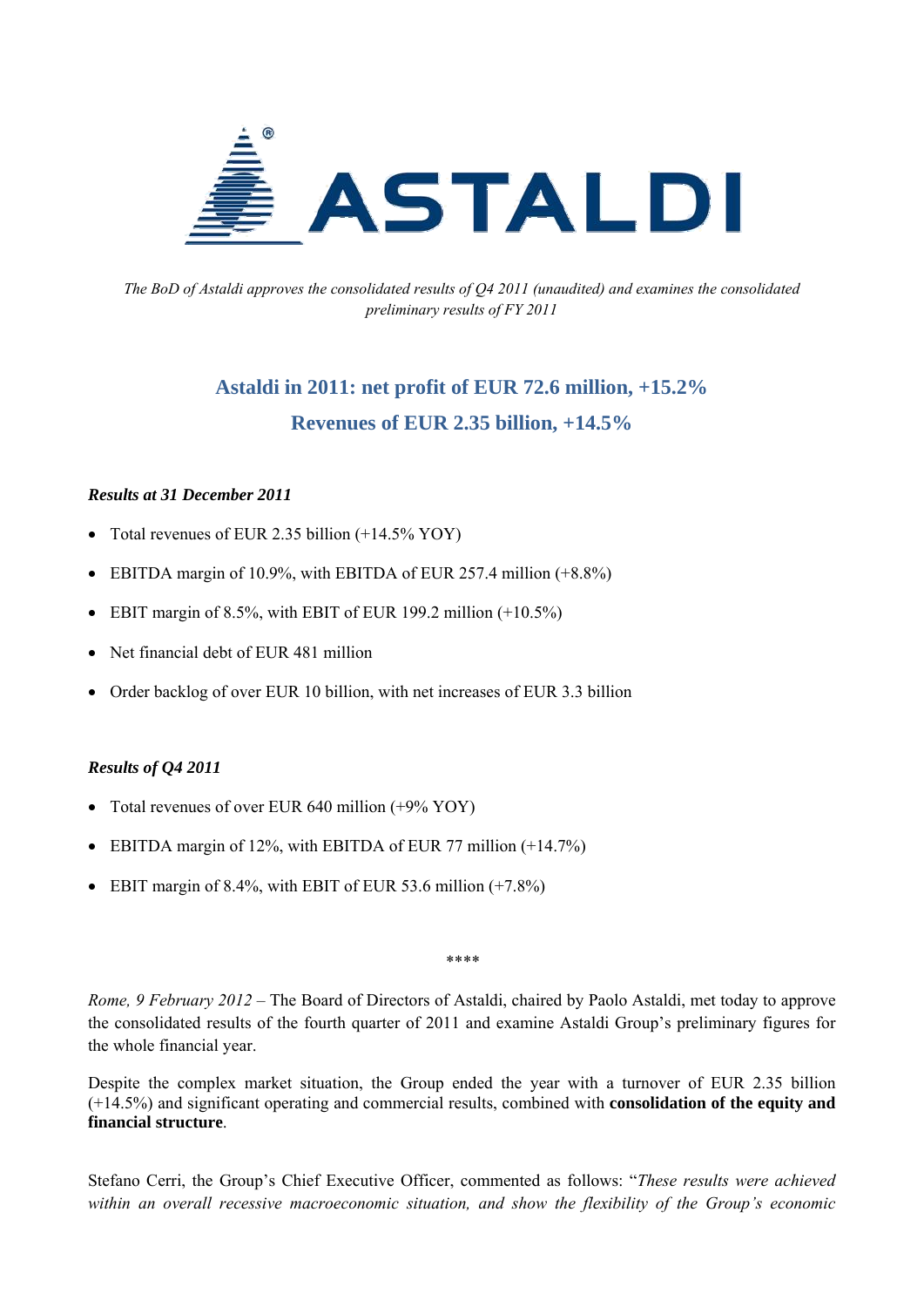*model, on the one hand, and its ability to react to negative economic situations on the other. The approval of a new Business Plan is envisaged over the coming months which will reflect the considerable increase in production volumes recorded as a result of the major investments and numerous commercial successes achieved in recent years.*"

| <b>Main consolidated</b><br>economic results<br>(EUR/000) | 31-Dec-11 | $\frac{6}{9}$ | $31 - Dec-10$ | $\frac{0}{0}$ | YOY       |
|-----------------------------------------------------------|-----------|---------------|---------------|---------------|-----------|
| Total revenues                                            | 2,354,206 | 100.0%        | 2,055,808     | 100.0%        | $+14.5%$  |
| <b>EBITDA</b>                                             | 257,357   | 10.9%         | 236,649       | 11.5%         | $+8.8%$   |
| <b>EBIT</b>                                               | 199,182   | 8.5%          | 180,293       | 8.8%          | $+10.5\%$ |
| <b>EBT</b>                                                | 123,252   | $5.2\%$       | 102,483       | $5.0\%$       | $+20.3%$  |
| Group net profit                                          | 72,642    | 3.1%          | 63,056        | 3.1%          | $+15.2%$  |

#### *Economic and operating results at 31 December 2011*

**Total revenues increased by 14.5% YOY** and totalled EUR 2,354.2 million (EUR 2,055.8 million at the end of 2010), thanks to **excellent diversification of activities according to geographical area and sector,** which made it possible to offset the negative consequences of the specific economic situation experienced at an international level.

**Balanced diversification of activities according to geographical area and sector** was confirmed.

**Italy (46% of operating revenues)** recorded a positive trend in the transport infrastructures and civil and industrial construction sectors which, on the whole, ensured a largely unvaried contribution to production, thanks especially to: (i) positive performance of the two Maxi Lots of the Jonica National Road; (ii) good progress made on the Police Officers' Academy in Florence, the High-Speed train station in Bologna and the Tuscan Hospitals project (with over 60% of works completed in Prato and Pistoia, 50% in Lucca, and works in Massa commenced in July and in line with scheduling thanks to successful resolution of the bureaucratic problems experienced upon launching of the project); (iii) progress achieved for the undergrounds under construction (Line C in Rome, Line 5 in Milan, Lines 1 and 6 in Naples) and railway projects. **Foreign activities (54%) increased** thanks to the positive trend of activities in Central-Eastern Europe, Turkey and Algeria which, on the whole, were able to offset the planned curbing of operations in Venezuela. Specifically, the following were recorded: (i) progress of road works in Romania and on the Istanbul underground in Turkey; (ii) upturn in production activities in the Middle East (Jubail industrial plant) which, during 2010, experienced temporary misalignment of projects reaching completion and the start-up of new projects; (iii) progress of activities in Peru (Huanza hydroelectric plant); (v) completion of works in progress in Costa Rica and Honduras; (vi) intensification of railway projects in Algeria.

**Transport infrastructures (83.4%) confirmed its key role** for the Group's activities and amounted to EUR 1,886 million (EUR 1,541 million at 31 December 2010), all of which from construction activities. Railways and undergrounds (48%) reflected the positive trend of projects in Italy, Algeria and Venezuela. Roads and motorways (27%) contributed with works in progress in Italy, Romania and Poland while there was an increase in the percentage attributed to ports and airports (8%) thanks to the projects underway in Turkey (Milas-Bodrum), Romania (Henri Coanda) and Russia (Pulkovo). **Even though there was a drop in the percentage of hydraulic works and energy production plants (7.4%), a significant contribution was still generated** with the progress made on projects in Peru (Huanza), the completion of works in Chile (Chacayes) and Costa Rica (Pirris) and the design review for the project in El Salvador (El Chaparral). Said sector is expected to experience an upturn in 2012 following recent acquisitions in Peru (Cerro del Àguila,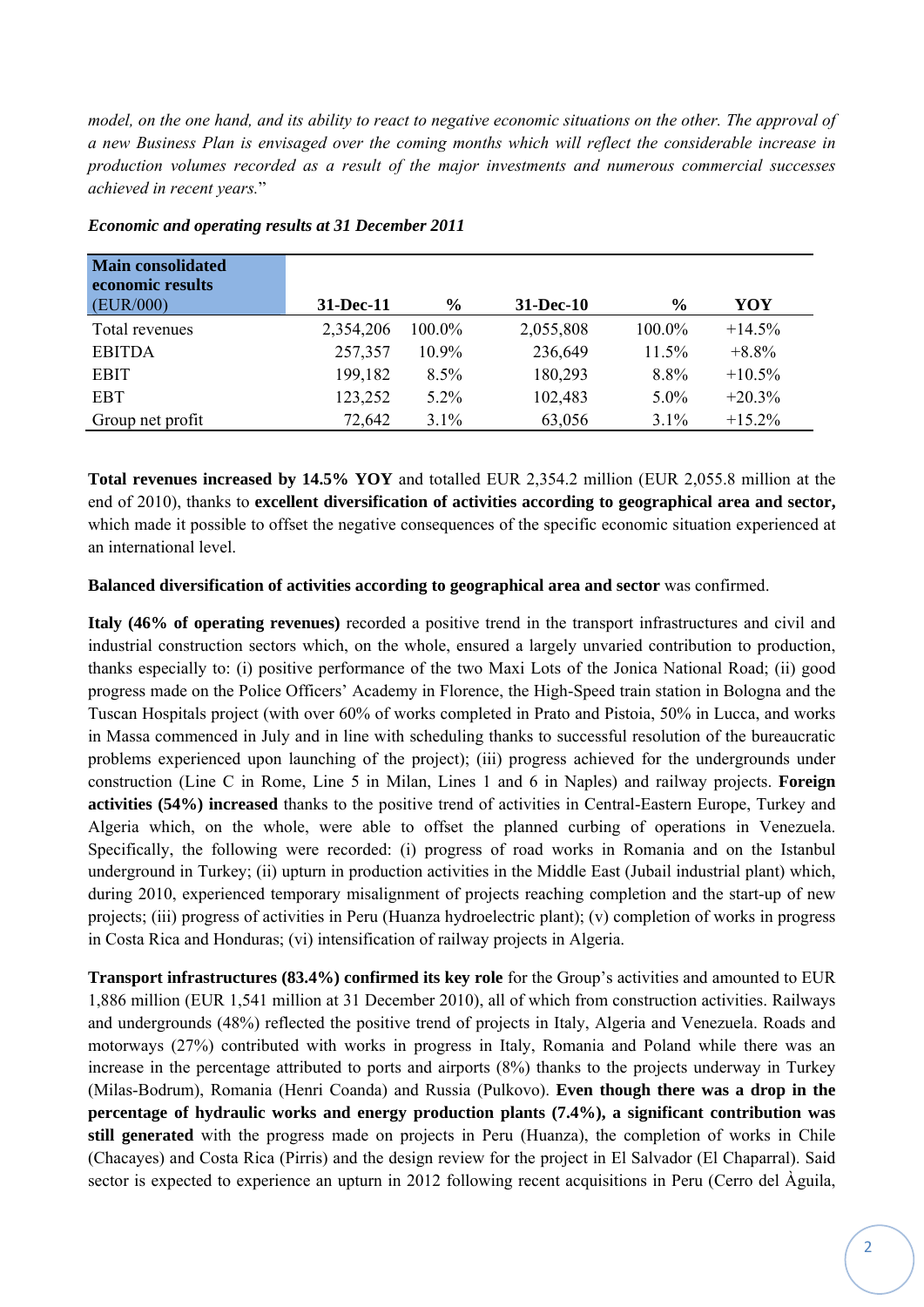Santa Teresa). **There was an increase in the contribution from civil and industrial constrction (9.3%),**  8.2% of which to be attributed to the construction sector, for projects in progress in Italy, Romania and the Middle East, and the remaining 1.1% to concessions (EUR 16 million for the healthcare sector and EUR 8 million from management of 5 car parks).

**Production costs rose to** EUR 1,806.1 million (+16.7%, EUR 1,547.6 million for 2010) with a 76.7% incidence on production (75.3% at 31 December 2010). Personnel costs totalled EUR 262 million, showing a less than proportional increase compared to revenues. Other operating costs accounted for 1.2% of the total revenues (1.3% in 2010) and amounted to EUR 28.8 million (EUR 27.4 million for 2010).

**EBITDA rose by 8.8% to EUR 257.4 million** (EUR 236.6 million at the end of 2010), with an **EBITDA margin of 10.9%**. **There was a more marked increase in EBIT of 10.5%**, which totalled EUR 199.2 million (EUR 180.3 million at 31 December 2010), with an **EBIT margin of 8.5%**. Results obtained in the railway sector in Italy made a positive contribution to the margins achieved. While the negative trend recorded for activities in the Middle East is to be noted – this is due to operating problems which, at the present time, have only been partially resolved with the customer -, together with the failure to absorb general and development costs for both the aforementioned Middle East area and for some areas of Central America following the slowdown in commercial activities. The Provisions item also reflects the charges estimated by the Group with regard to joint ventures set up with other General Contractors to perform projects in Italy (transport infrastructures). Said charges may be recorded upon resolution of the problems regarding contracts and interests related to the specific situations, with the effects being seen over the coming years.

Even given the major investments carried out (linked especially to the concessions sector), **there was a slight drop in financial charges** compared to the previous year, amounting to EUR 76.3 million (EUR 78.1 million at the end of 2010), with a 3.2% incidence on total revenues (3.8% at 31 December 2010). The result is even more worthy of note if the Group's volumes of activity over the year are to be taken into account, both at an operating (production support, performance bonds) and commercial level (bid bonds).

**EBT increased by 20.3% to EUR 123.2 million** (EUR 102.5 million at 31 December 2010), with a 5.2% incidence on total revenues (5% at 31 December 2010). **Net profit increased by 15.2%** and amounted to EUR 72.6 million (EUR 63.1 million for 2010), against a tax rate of 41% for the year.

| Main consolidated equity and financial results<br>(EUR/000) | 31-Dec-11  | 31-Dec-10  |
|-------------------------------------------------------------|------------|------------|
| Total net fixed assets                                      | 476,076    | 329,248    |
| Working capital                                             | 530,093    | 510,775    |
| Total provisions                                            | (39,064)   | (30, 237)  |
| Net invested capital                                        | 967,105    | 809,786    |
| Net financial payables/receivables                          | (624, 455) | (466, 428) |
| Receivables arising from concessions                        | 140,485    | 99,871     |
| Total financial payables/receivables (*)                    | (483,970)  | (366, 557) |
| <b>Equity</b>                                               | 483,136    | 443,229    |

#### *Equity and financial results at 31 December 2011*

(\*) Figure includes treasury shares, equal to just over EUR 3 million at 31 December 2011 and to EUR 4.2 million at 31 December 2010.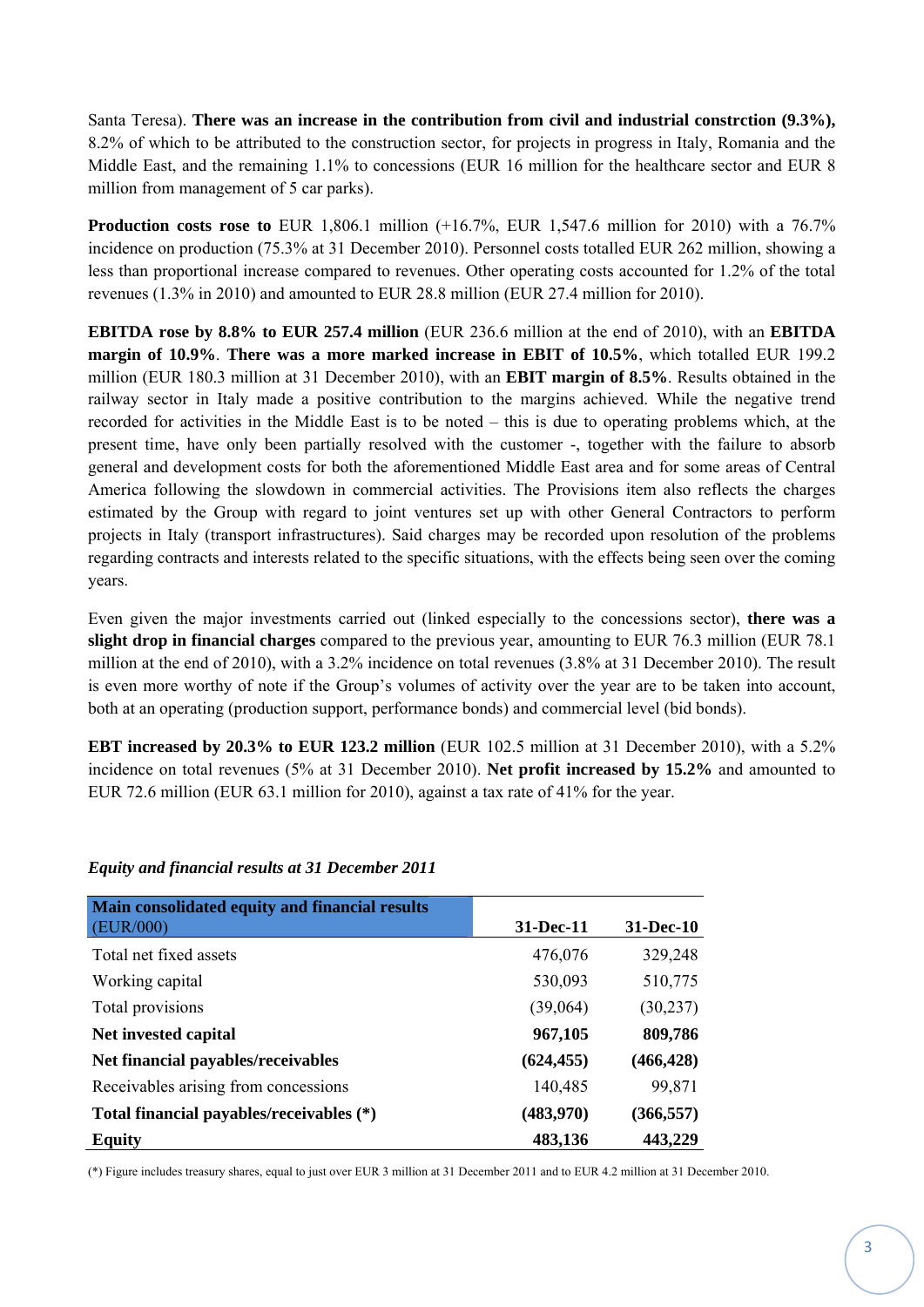**The Group's equity and financial structure remains balanced and able to support the planned levels of growth** even considering the significant acceleration of production volumes.

**Net fixed assets totalled EUR 476.1 million** (EUR 329.2 million at 31 December 2010), following the increase in participations (linked especially to the equity investments in concession projects).

**Working capital totalled EUR 530.1 million** (EUR 510.8 million at 31 December 2010). The year-on-year increase can be largely attributed to the order backlog structure which comprises a larger share of contracts with lump-sum payments (rather than payments in relation to the quantity of works performed) which, by their very nature, are made against the overall works carried out. Despite the difficulties currently being experienced by public administrations, there are no particularly critical situations for the Group's financial structure as regards the total value of accounts receivable. It must also be recalled that contract advances exclusively refer to items regarding foreign contracts insofar as no down payments are envisaged for projects in progress in Italy, and Poland as regards foreign projects.

**Invested capital totalled EUR 967.1 million** (EUR 809.8 million at 31 December 2010).

**Net equity increased to EUR 483.1 million** (EUR 443.2 million at 31 December 2010).

**Technical investments amounted to EUR 40 million (1.7% of total revenues)** and mainly referred to the support given to projects in progress in Italy, Oman, Poland, Romania and Russia. The figure is in keeping with forecasts made in the business plan and, taking into account the production levels recorded, confirms the Group's ability to optimise already available technical resources.

Concession investments totalled EUR 202 million and referred to Line 5 of the Milan underground in Italy, the Milas-Bodrum Airport in Turkey, acquisition of a stake (EUR 100 million) in the motorway company A4 Holding S.p.A., and investments for the start-up of works to build the Gebze-Izmir motorway in Turkey. If we are also to take into account the funding of working capital on relative construction activities, **investments related to concessions totalled EUR 208 million** in 2011. At the draft date of the Interim Report on Operations in question, concession investments (i.e. Astaldi's shares of equity and semi-equity paid into the cocnession companies linked to the individual projects in progress, as well as the relative working capital) totalled EUR 387 million, EUR 140 million of which refer to receivables rights arising from concessions – the latter to be taken as shares of investment covered by guaranteed cash flow – as detailed in IFRIC-12. There was an increase in receivables rights arising from concessions compared to 2010 as a result of receivables related to the share of revenues covered by guaranteed minimum fees for the Milas-Bodrum Airport terminal project in Turkey.

#### *Consolidated net financial position*

**Total net financial debt**, excluding treasury shares and receivables arising from concessions, **dropped to EUR 480.9 million at 31 December 2011** (EUR 547.3 at 30 September 2011, EUR 525.5 million at 30 June 2011, EUR 362.4 million at 31 December 2010), even given EUR 250 million of investments carried out, EUR 202 million of which referred to concessions. If the investments made during the year are taken into account, **the figures show a positive cash flow trend from the construction activities** which the management has succeeded in achieving and which is aimed at ensuring financial equilibrium in the source and uses of funds. Indeed, self-financing of the construction sector amounted to EUR 127 million, offering a good indications as to the sustainability of the planned investment programme.

Note must also be taken of the success achieved in December, despite the complex financial market situation, with **completion of a medium-term refinancing operation** referring to more than half of the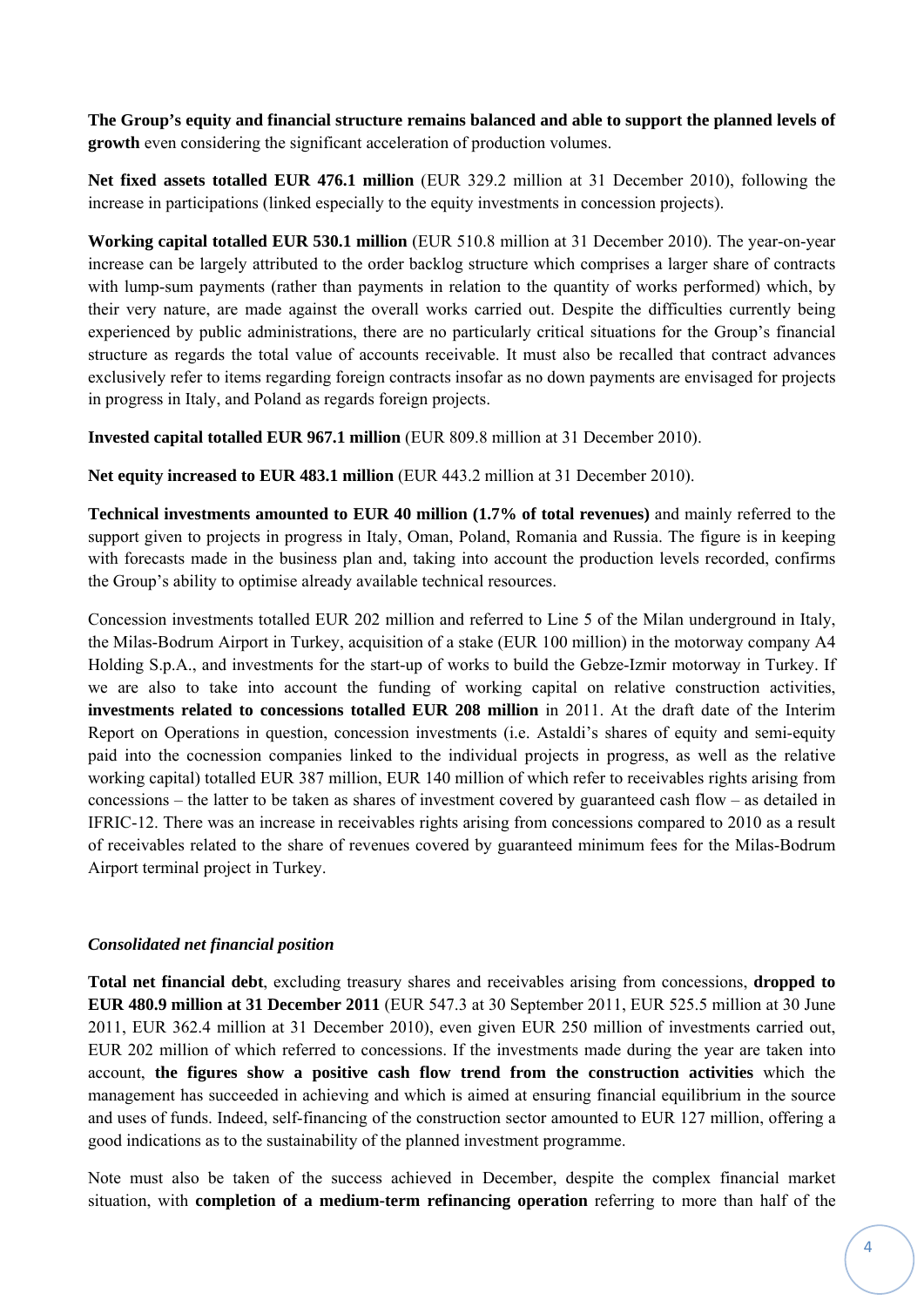Group's overall net debt exposure. Indeed, Astaldi **signed an agreement to extend a long-term EUR 325 million loan tranche** from April 2013 to December 2016.

The debt/equity ratio – which compares the level of debt against equity net of treasury shares - stood at 1x at 31 December 2011. At the same date, the corporate debt/equity ratio, which excludes the share of debt related to concessions insofar as with no recourse or self-liquidating, amounted to 0.6x.

# *Q4 2011*

| <b>Main consolidated economic</b><br>results (EUR/000) | Q4 2011 | $\frac{6}{9}$ | Q4 2010 | $\frac{6}{9}$ | Diff.<br>(%) |
|--------------------------------------------------------|---------|---------------|---------|---------------|--------------|
| Total revenues                                         | 640.497 | 100.0%        | 587,433 | $100.0\%$     | $+9.0\%$     |
| <b>EBITDA</b>                                          | 76.977  | 12.0%         | 67,087  | 11.4%         | $+14.7%$     |
| EBIT                                                   | 53,594  | $8.4\%$       | 49,712  | $8.5\%$       | $+7.8%$      |
| Pre-tax profit                                         | 33,761  | $5.3\%$       | 28.707  | 4.9%          | $+17.6%$     |
| Group net profit                                       | 19.914  | $3.1\%$       | 18,873  | $3.2\%$       | $+5.5\%$     |

*Table* – Main economic results of Q4 2011.

The net financial debt at 31 December 2011 amounted to EUR 480.9 million, showing a drop of EUR 66 million during the fourth quarter of the year, even given EUR 12 million of technical investments and an additional EUR 83 million of investments in concession projects.

## *Order backlog*

The **total order backlog amounted to over EUR 10 billion**, with EUR 3.3 billion of net increases which confirmed the Group's strong ability to renew orders in progress. The construction backlog (73% of the total backlog, with EUR 2.6 billion in Italy and EUR 4.7 billion abroad) consists in general contracting projects and, to a lesser extent, traditional contracts, with a high technological value and a duration of 3 years in Italy and 4/5 years abroad. The concessions backlog amounts to EUR 2.7 billion (27%), which is the total discounted value of estimated revenues from the projects' operations; over 50% of this amount is guaranteed by minimum fess (in the form of availability charges, guaranteed minimum traffic, occupation fees, water rights). Therefore, concessions continue to play a significant role in the Group's development policies, also following Astaldi's joining of the Turkish airport sector (Milas-Bodrum) and Chilean mining sector (Relaves).

The risk profile of activities is mitigated by a **suitable balance of activities between Italy and abroad** – **with greater geographical diversification outside the domestic market** – and **greater diversification of customers**.

**Italy (42% of total backlog) continued to make a significant contribution to the backlog even if there was a drop** compared to the previous year. **While foreign projects (58%) increased** and showed a suitable ability to react to the slowdown in the domestic market, also thanks to new orders secured in Central-Eastern Europe and Turkey.

**Transport infrastructures (70%) continue to be the key sector** for the Group's activities, accounting for EUR 6,272 million of construction contracts and EUR 774 million of concession projects. The water and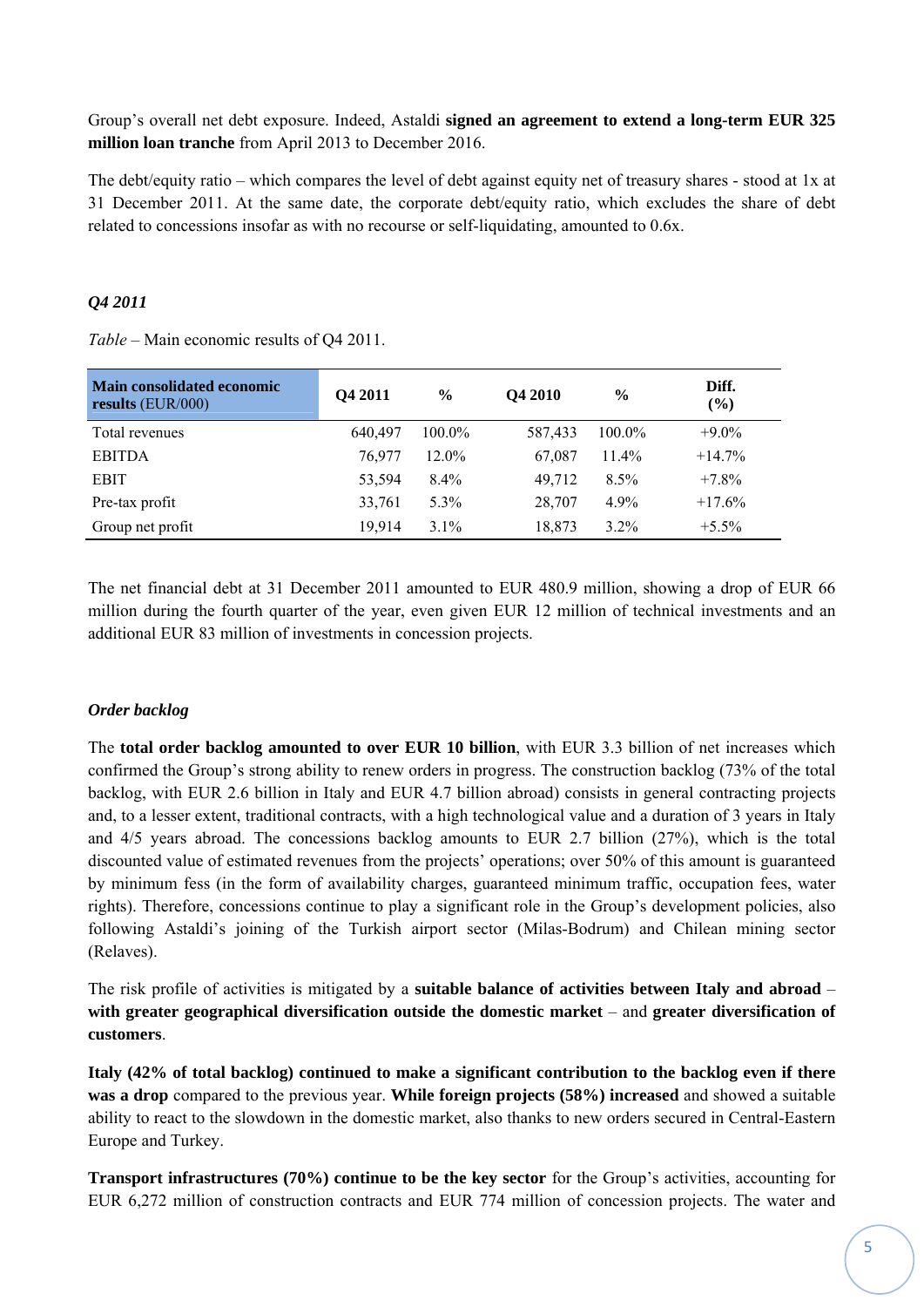energy sector also plays a significant role (16% of the backlog, with EUR 644 million for construction activities and EUR 975 million for management activities) as does the civil and industrial construction sector (14% of total orders, with EUR 375 million for construction activities and EUR 972 million for management activities).

On the basis of conservative criteria adopted with regard to the inclusion of new orders in the backlog, amounts related to projects for which contracts and/or funding are pending have yet to be included among new acquisitions. Said amounts correspond to a total of EUR 4.2 billion for construction activities and EUR 6.3 million for related concesion activities, which bring the Group's potential backlog to over EUR 20 billion.

Lastly, note must be taken that the total value of the concession backlog does not include the amounts for the new hospital project in Naples (Italy) ("Ospedale del Mare") insofar as the construction and management concession was amended to become a construction concession following agreements reached with the counterparties.

## *New orders – Construction sector*

- ‒ *ITALY:* EUR 791 million (Astaldi is project leader with a 60% stake) for *Mega Lot No. 3 of the Jonica National Road (SS 106).*
- ‒ *PERU:* USD 680 million (Astaldi is project leader with a 50% stake) for the *Cerro del Águila Hydroelectric Plant* (510 MW) and EUR 70 million (Astaldi has a 50% stake) for the *Santa Teresa Hydroelectric Plant* (98 MW).
- ‒ *CHILE:* USD 34 million (Astaldi's stake) for construction activities related to the *Relaves Project* and USD 155 million (Astaldi's stake) for the *Chuquicamata Project*.
- ‒ *VENEZUELA:* approx. EUR 500 million (Astaldi's stake) for a contract *addendum* regarding completion of the *Puerto Cabello-La Encrucijada railway line*.
- ‒ *POLAND:* EUR 350 million (Astaldi has a 40% stake) for the *Warsaw-Łódź railway line* and the *Łódź Fabryczna underground railway station*.
- ‒ *ROMANIA:* EUR 254 million (Astaldi has an 18.75% stake) for the *Frontiera-Curtici-Simeria railway line*; EUR 215 million (Astaldi is project leader with a 39% stake) for *Line 5 of the Bucharest underground*; EUR 119 million (Astaldi is project leader with a 50% stake) for the *Cernavoda-Medgidia motorway*; EUR 114 million (Astaldi is project leader with a 70% stake) for *Lot No. 4 of the Orastie-Sibiu motorway*.
- ‒ *RUSSIA:* EUR 700 million (Astaldi has a 50% stake) for *Pulkovo International Airport St. Petersburg*.
- ‒ *OMAN:* approx. USD 324 million (Astaldi has a 51% stake) for the *BidBid-Sur Road*.
- ‒ *FLORIDA (USA):* USD 59 million, equivalent to approx. EUR 42 million, for *NW 25th Street*.
- ‒ *Additional contract increases* related to projects in progress in the transport infrastructures, water and energy sectors in Italy and abroad (Algeria, Chile, El Salvador, Honduras, Romania, Turkey, USA).

#### *New orders – Concessions sector*

‒ *ITALY:* EUR 124 million (Astaldi's stake) resulting from an increase in the Group's stake in the *project to extend Line 5 of the Milan underground*.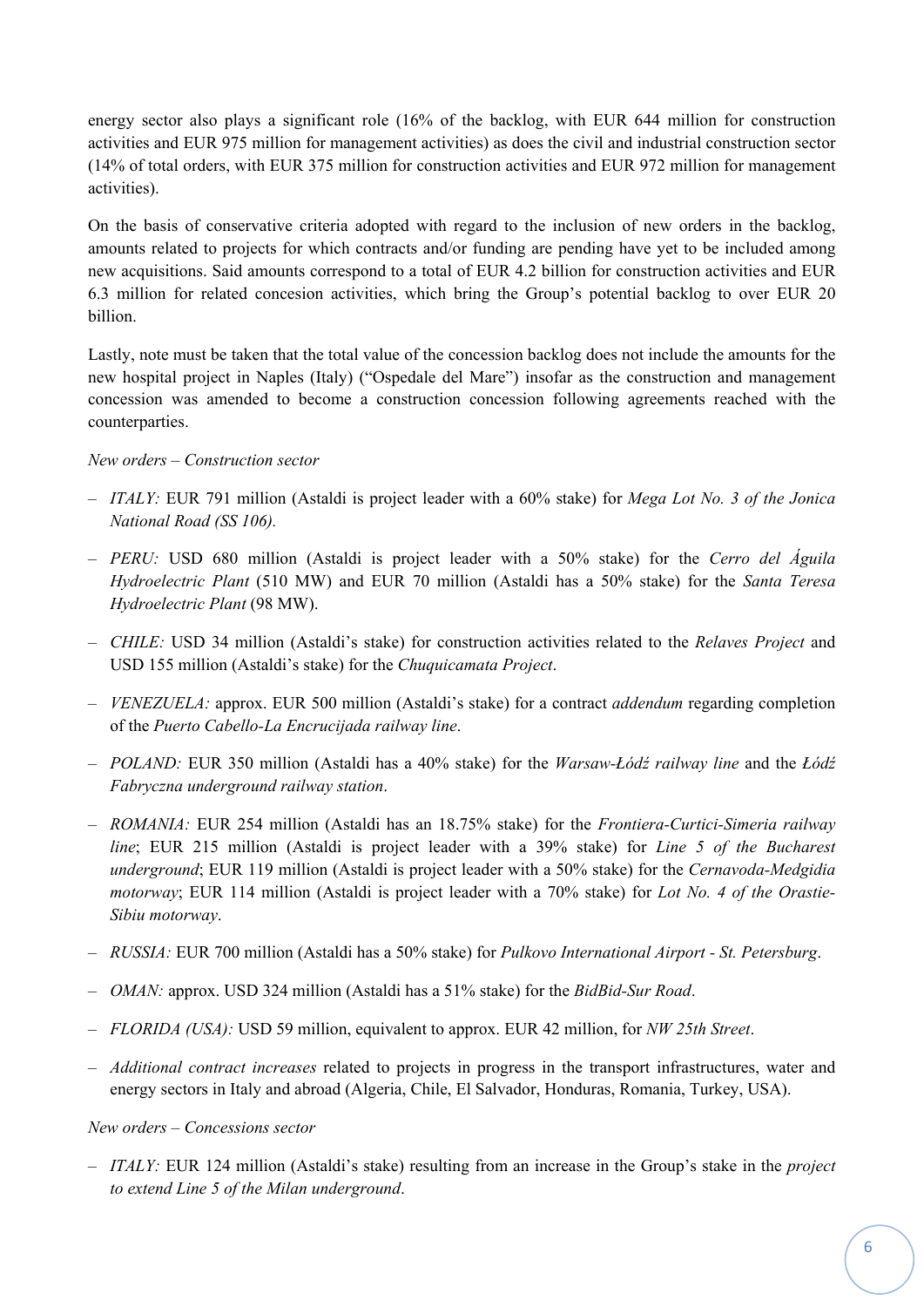- ‒ *TURKEY:* approx. EUR 210 million (Astaldi's stake) for its management stake in the *Milas-Bodrum Airport international terminal* project.
- ‒ *CHILE:* USD 230 million (Astaldi's stake) for management stakes related to the *Relaves project*.

### *Subsequent events and foreseeable development of operations*

Astaldi Group has been awarded **two contracts** in the mining sector in Chile **worth a total of USD 385 million**. Its entry into the Chilean mining sector corresponds to its desire to build upon its role in a sector able to offer interesting commercial opportunities for the Group's technical and managerial skills and knowhow. The project has been commissioned by CODELCO, a Chilean, state-owned company set up in 1976 which is currently the leading copper producer in the world and which has already announced investments of USD 15 billion in the sector over the next five years. The amounts related to these two projects were included among the order backlog at 31 December 2011 insofar as the start of 2012 saw official awarding of the contracts which had already been negotiated and agreed on during the months prior to said date.

January 2012 also saw official completion of the procedure to award the general contracting project for **Mega-Lot 3 of the Jonica National Road (SS 106) in Italy**, a contract which had already been provisionally awarded during the first part of 2011. Therefore the amounts related to Astaldi's stake were included among the order backlog at 31 December 2011.

As regards the contract for the construction and management of **Line 4 of the Milan underground** in Italy, it must be noted that in January, Lombardy's Regional Administrative Court (TAR) voiced its opinion in favour of the joint venture involving Astaldi, rejecting the appeal submitted by the second-place holder in the procedure to award the concession for construction and management of the line. Taking into account the Council of State's verdict with regard to said appeal, which was in favour of the joint venture including Astaldi, preliminary activities prior to construction of the line can be started up over the coming weeks. The amounts related to Astaldi's stake in the project – equal to EUR 450 million for the performance of civil works and EUR 1.5 billion for management activities – will be included among the backlog at the end of the first quarter of 2012.

Approval of the new Business Plan is also envisaged for the coming months which, while still in keeping with the current plan, will take into account the significant commercial investments and numerous successes achieved by Astaldi Group in recent years.

**The construction sector will continue to be the Group's core business**, **but significant partnerships will be developed in connection with the concessions sector in Italy and abroad,** related to projects boasting a suitable risk/return profile and guaranteed minimum fees, **as well as with the systems engineering sector**.

As regards concessions, **additional interesting developments are envisaged for the motorway transport infrastructures sector in Italy** where Astaldi Group is currently present in the north-east of Italy, with a series of strategic equity investments, including those held through its subsidiary, Astaldi Concessioni.

In November 2011, Astaldi Concessioni increased its equity investment in the share capital of the motorway company, A4 Holding S.p.A. (formerly Autostrada Brescia-Verona-Vicenza-Padova S.p.A.), holder of the concession for the A4 motorway, from 8.65% to 9.12%. Said increase was achieved as a result of subscription of the share capital increase it was entitled to (11,387 shares) on 11 November 2011 followed by subscription of the unopted shares it was entitled to (8,449 shares) on 30 November 2011.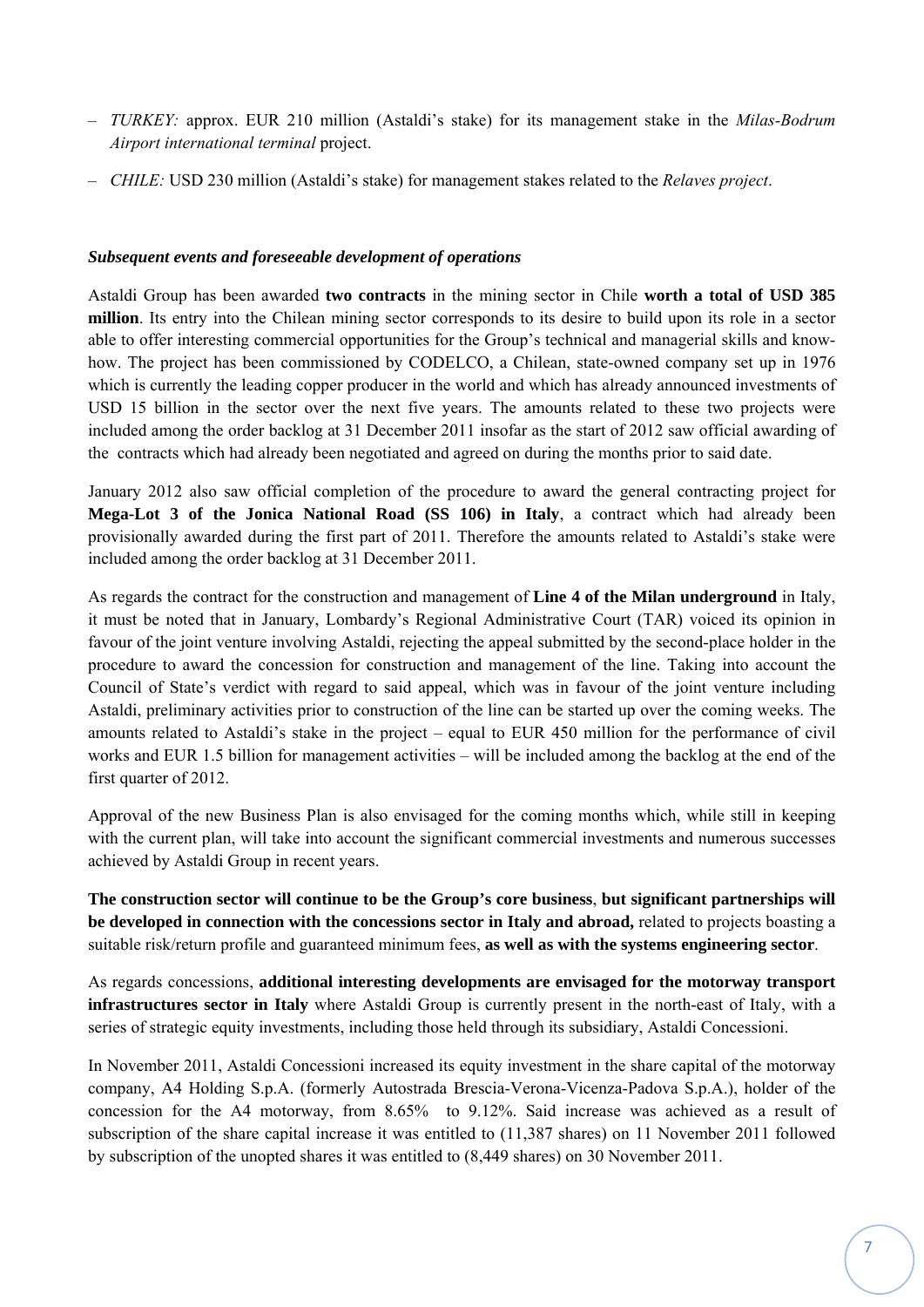In December 2011, Astaldi Group acquired a stake in the share capital of **Autostrada Nogara-Mare Adriatico Società consortile per azioni**. The corporate purpose of said company concerns involvement in the award procedure, in which said company has the right of first refusal, for the concession to design, construct and manage the Medio Padana-Veneta Nogara-Mare Adriatico regional motorway. 10% of the share capital was acquired through Astaldi S.p.A. (12,000 shares) and 13% through Astaldi Concessioni (15,600 shares), with a total investment that currently amounts to EUR 27.6 thousands.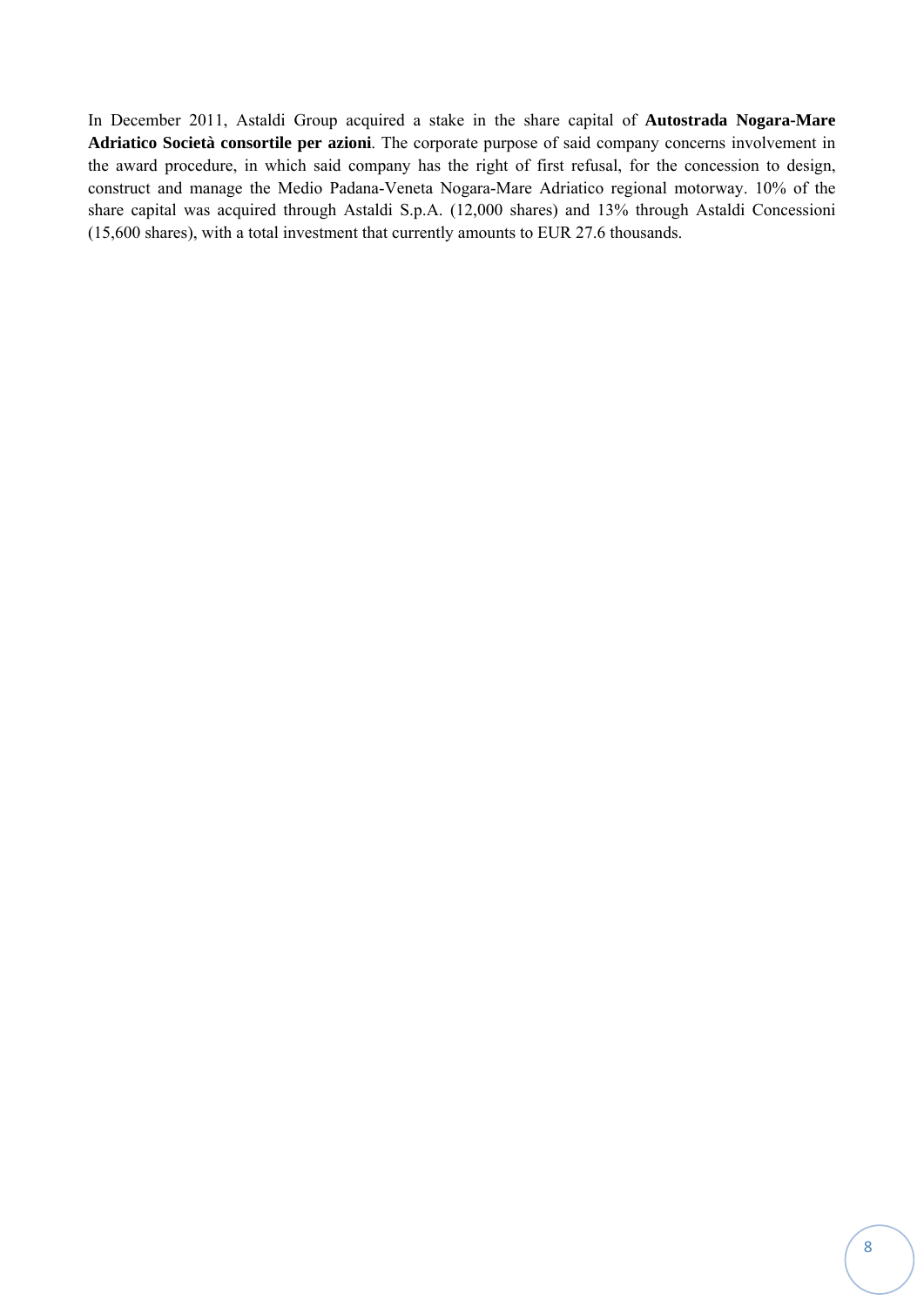# **Attachments**

# **Reclassified consolidated income statement**

| (EUR/000)                                                         | 31/12/2011 %             |             | 31/12/2010               | $\frac{0}{0}$ | Q4 2011 %               |         | Q4 2010 %               |                   |
|-------------------------------------------------------------------|--------------------------|-------------|--------------------------|---------------|-------------------------|---------|-------------------------|-------------------|
| Revenues                                                          | 2,262,757 96.1%          |             | 1,931,588 94.0%          |               | 610,300 95.3%           |         | 554,479 94.4%           |                   |
| Other operating revenues                                          | 91,449 3.9%              |             | 124,220 6.0%             |               | 30,196 4.7%             |         | 32,955 5.6%             |                   |
| <b>Total revenues</b>                                             | 2,354,206 100.0%         |             | 2,055,808 100.0%         |               | 640,497 100.0%          |         | 587,433 100.0%          |                   |
| Cost of production                                                | $(1,806,099)$ $(76.7)\%$ |             | $(1,547,620)$ $(75.3)\%$ |               | $(485, 418)$ $(75.8)\%$ |         | $(461, 160)$ $(78.5)\%$ |                   |
| <b>Added value</b>                                                | 548,106 23.3%            |             | 508,188 24.7%            |               | 155,079 24.2%           |         | 126,273 21.5%           |                   |
| Personnel costs                                                   | $(261,986)$ $(11.1)\%$   |             | $(244,102)$ $(11.9)\%$   |               | $(68,093)$ $(10.6)\%$   |         | $(61,188)$ $(10.4)\%$   |                   |
| Other operating costs                                             | $(28, 764)$ $(1.2)\%$    |             | $(27, 436)$ -1.3%        |               | $(10,009)$ $(1.6)\%$    |         | 2,002 0.3%              |                   |
| <b>EBITDA</b>                                                     | 257,357 10.9%            |             | 236,649 11.5%            |               | 76,977 12.0%            |         | 67,087 11.4%            |                   |
| Amortisation and depreciation                                     | $(51,320)$ $(2.2)\%$     |             | $(52,890)$ $(2.6)\%$     |               | $(16,552)$ $(2.6)\%$    |         | $(13,318)$ $(2.3)\%$    |                   |
| Provisions                                                        | $(7,703)$ $(0.3)\%$      |             | $(790)$ 0.0%             |               | $(6,867)$ $(1.1)\%$     |         |                         | $(524)$ $(0.1)\%$ |
| Write-downs                                                       | (2)                      | $0.0\%$     | $(3,916)$ $(0.2)\%$      |               |                         | $0.0\%$ | $(3,916)$ $(0.7)\%$     |                   |
| (Capitalisation of internal construction<br>costs)                |                          | 850 0.0%    | 1,241                    | 0.1%          | 37                      | $0.0\%$ |                         | 383 0.1%          |
| <b>EBIT</b>                                                       | 199,182 8.5%             |             | 180,293 8.8%             |               | 53,594 8.4%             |         | 49,712 8.5%             |                   |
| Net financial income and charges                                  | $(76,332)$ $(3.2)\%$     |             | $(78,072)$ $(3.8)\%$     |               | $(20,626)$ $(3.2)\%$    |         | $(21,012)$ $(3.6)\%$    |                   |
| Effects of valuation of equity<br>investments using equity method |                          | 401 0.0%    |                          | 262 0.0%      | 793                     | 0.1%    | 7                       | $0.0\%$           |
| Pre tax profit (loss)                                             | 123,252 5.2%             |             | 102,483 5.0%             |               | 33,761 5.3%             |         | 28,707 4.9%             |                   |
| Taxes                                                             | $(50, 530)$ $(2.1)\%$    |             | $(38,960)$ $(1.9)\%$     |               | $(14,990)$ $(2.3)\%$    |         | $(9,897)$ $(1.7)\%$     |                   |
| <b>Profit</b> (loss) for the year                                 | 72,722 3.1%              |             | 63,523 3.1%              |               | 18,771 2.9%             |         | 18,810 3.2%             |                   |
| Minority profit (loss)                                            |                          | $(80)$ 0.0% | (466)                    | $0.0\%$       | $1,143$ 0.2%            |         | 63                      | $0.0\%$           |
| Group net profit                                                  | 72,642 3.1%              |             | 63,056 3.1%              |               | 19,914 3.1%             |         | 18,873 3.2%             |                   |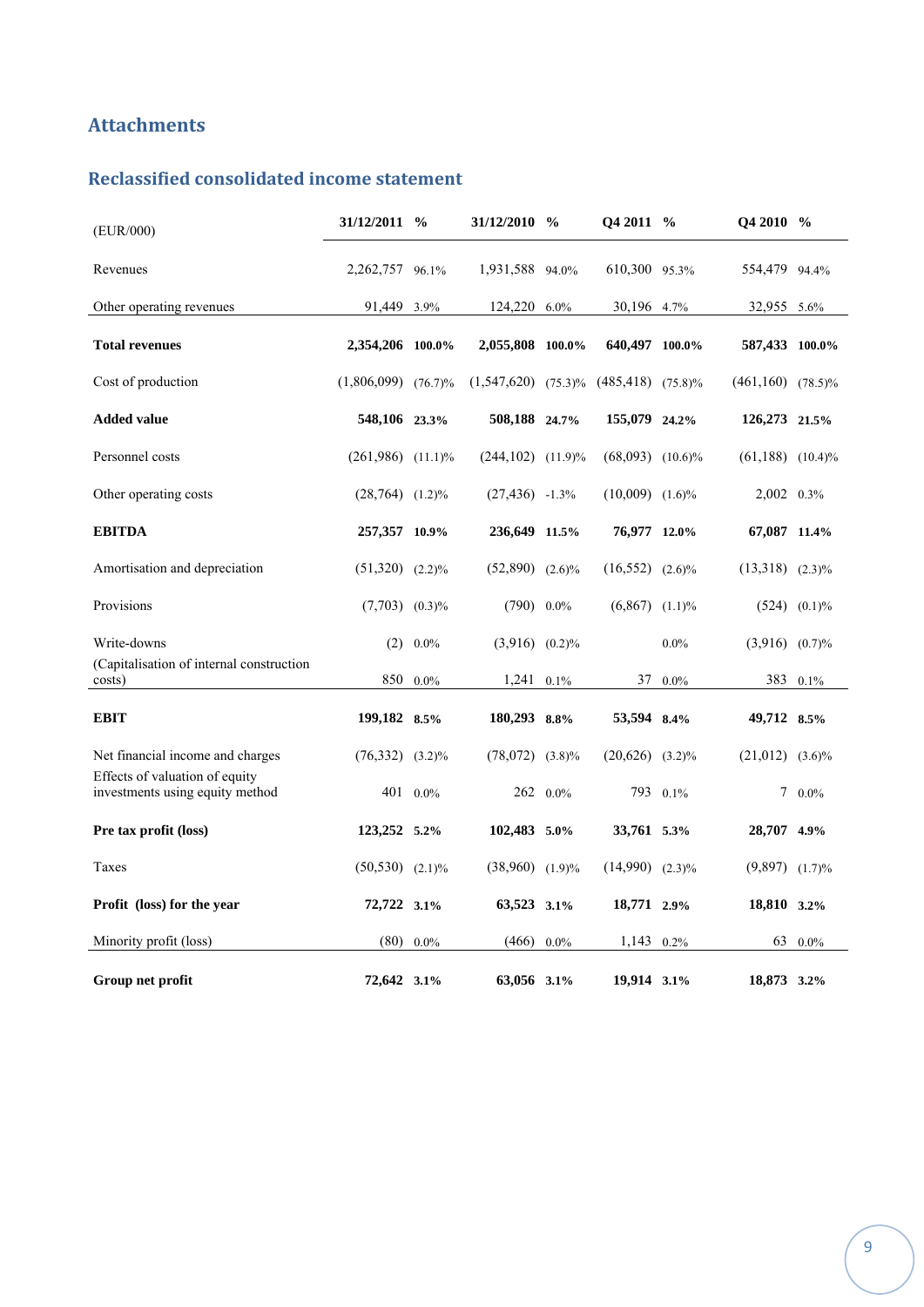# **Reclassified consolidated balance sheet**

| <b>EUR/000</b>                               | 31/12/2011    | 31/12/2010  |
|----------------------------------------------|---------------|-------------|
| Intangible fixed assets                      | 44,134        | 3,739       |
| Tangible fixed assets                        | 194,075       | 205,159     |
| Equity investments                           | 195,964       | 84,830      |
| Other net fixed assets                       | 41,903        | 35,520      |
| <b>TOTAL Fixed assets (A)</b>                | 476,076       | 329,248     |
| Inventories                                  | 94,500        | 93,624      |
| Contracts in progress                        | 1,007,010     | 845,877     |
| Trade receivables                            | 48,858        | 30,463      |
| Accounts receivable                          | 772,729       | 593,899     |
| Other assets                                 | 204,534       | 213,666     |
| Tax receivables                              | 117,674       | 101,523     |
| Advances from customers                      | (472,878)     | (338, 489)  |
| <b>Subtotal</b>                              | 1,772,427     | 1,540,563   |
| Trade payables                               | (127, 505)    | (130, 951)  |
| Due to suppliers                             | (888, 298)    | (695, 674)  |
| <b>Other liabilities</b>                     | (226, 531)    | (203, 163)  |
| <b>Subtotal</b>                              | (1, 242, 334) | (1,029,788) |
| <b>Working capital (B)</b>                   | 522,428       | 510,775     |
| <b>Employee benefits</b>                     | (8,581)       | (8,460)     |
| Provisions for non-current risks and charges | (30, 483)     | (21, 777)   |
| <b>Total Provisions (C)</b>                  | (39,064)      | (30, 237)   |
| Net invested capital (D) = $(A) + (B) + (C)$ | 967,105       | 809,786     |
| Available funds                              | 456,375       | 415,259     |
| <b>Current financial receivables</b>         |               | 20,371      |
| Non-current financial receivables            | 15,030        | 16,100      |
| <b>Securities</b>                            | 1,890         | 5,003       |
| <b>Current financial liabilities</b>         | (442, 287)    | (330, 920)  |
| Non-current financial liabilities            | (655,463)     | (592,242)   |
| Net financial payables / receivables (E)     | (624, 455)    | (466, 428)  |
| Receivables arising from concessions         | 140,485       | 99,871      |
| Total financial payables / receivables (F)   | (483,970)     | (366,557)   |
| Group equity                                 | (469, 659)    | (424, 988)  |
| Minority equity                              | (13, 477)     | (18, 241)   |
| Equity ( G ) = ( D ) - ( F )                 | 483,136       | 443,229     |